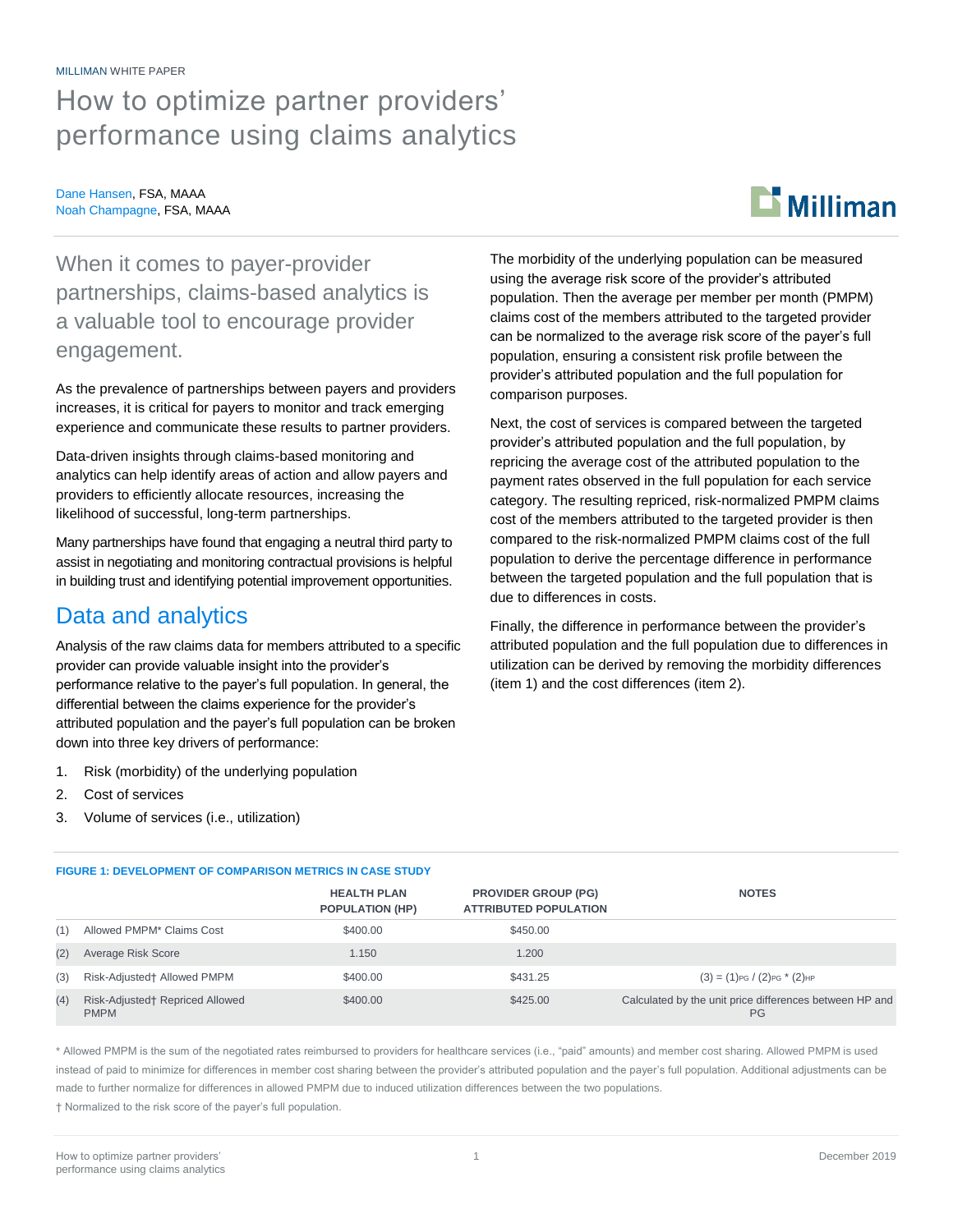## Case study

In Figure 1, we provide an illustrative case study where the methodology outlined above is used to isolate and compare a provider group's performance to a health plan's full population.

After developing the necessary metrics for comparison in Figure 1, the provider's performance can be compared against the health plan's full network and isolated into key components (see Figure 2).

In this example, the performance drivers are derived in Figure 2 based on the comparison metrics from Figure 1. The costs of the provider group's attributed population are 12.5% greater than the health plan's full population. However, a higher risk score for the provider group's attributed population accounts for 7.8% of this difference. After calculating the unit price differences using GlobalRVUs, <sup>1</sup> we can also derive that 6.3% of the cost difference is due to the higher average reimbursement for the provider's attributed lives than the rest of the health plan's network. Finally, we can back out the difference in performance due to "efficiency" as -1.8%, implying that the provider's attributed population uses less services, on average, than the health plan's full network. Note that any differences in mix of services or intensity of services between the provider's attributed population and the health plan's full population would be captured in the utilization differences measure.

## Insights from data

Using the results of the data-driven comparative analysis described above, both the provider and the payer can draw several conclusions regarding the performance of the provider. While this is a beneficial step to understanding a provider's performance, further analysis can provide valuable additional insights to assist in maximizing the targeted provider's performance. Examples of these analyses are provided below.

#### **COMPARISON OF EXPERIENCE AGAINST SIMILAR PROVIDER GROUPS**

A comparison of performance drivers among similar provider groups can be useful in order to educate providers regarding current performance and help them understand potential, but realistic, steps to improve.

#### **SITE OF SERVICE AND REFERRALS**

Provider performance is also affected by hospitals' usage rates and specialists' referral patterns. Unit price and efficiency differences between providers and sites of service can be quantified using tools such as GlobalRVUs and episode groupers. Understanding the relative price of different sites of service (e.g., hospital versus ambulatory surgical center) and efficiency differences among specialists enables providers to understand the impact of referral choices.

A breakdown of claims experience for attributed lives into services provided at or by the providers' owned and affiliated facilities and physicians will identify opportunities to redirect care to the targeted provider's network and quantify when it makes sense for a provider to outsource (i.e., build versus buy).

#### **FIGURE 2: DEVELOPMENT OF PERFORMANCE DRIVERS**

|                                         | <b>PERFORMANCE METRIC</b> | <b>NOTES*</b>                                |
|-----------------------------------------|---------------------------|----------------------------------------------|
| <b>Total Performance Difference</b>     | 12.5%                     | $=(\$450.00 / \$400.00) - 1$                 |
| Difference Due to Risk and Morbidity    | 7.8%                      | $=(\$431.25 / \$400.00) - 1$                 |
| Difference Due to Unit Price Variations | 6.3%                      | $=(\$425.00 / \$400.00) - 1$                 |
| Difference Due to Utilization           | $-1.8%$                   | $=(1 + 12.5\%) / ((1 + 7.8\%) * (1 + 6.3\%)$ |

\* Numbers are from Figure 1.

<sup>1</sup> Further information on GlobalRVUs can be accessed at [https://www.milliman.com/GlobalRVUs/.](https://www.milliman.com/GlobalRVUs/)